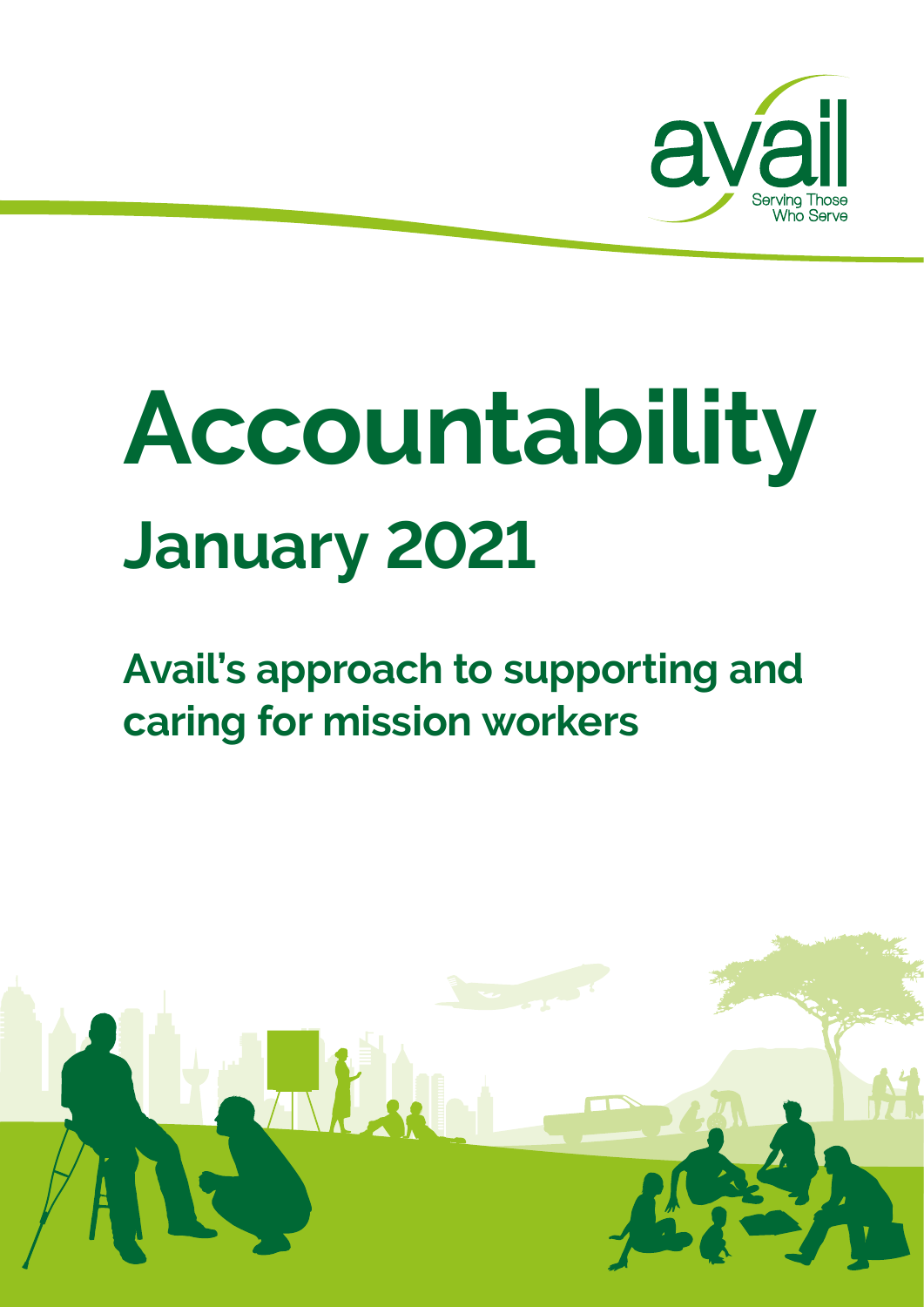## **Introduction**

For any relationship to work well, there needs to be mutual respect and transparency. In practice this means there should be a balance between individual freedom, responsibility and accountability between partners. In the past, Avail has been intentionally informal in its expectations because it wanted to provide support and care without being too prescriptive. However, our approach has sometimes led to misunderstanding and difficulty, because what we and our partners have understood, was not always the same.

To provide a clearer framework of understanding, we think it is helpful to briefly outline our approach.

First, it is important to stress that our fundamental mission ethos of building relationships based on grace, respect and integrity, remains the same. We want to partner with you as friends. We do not want to be seen, or act, merely as a faceless charity or as a provider of convenient legal cover. A meaningful and open relationship is important to us.

### **Some practical questions**

To understand what our approach to working together looks like, it may be helpful to consider some questions that may occur to you. We have been asked some of these:

#### **Applying to Avail**

- **Q** Do you tell people where to go on the mission field?
- **A** No. We are prepared to make suggestions but, ultimately, we believe the Lord will direct your path.
- **Q** Will you tell me what to do when I go on the mission field?
- **A** No. But if, for example, you tell us that the Lord has called you to be a church leader when you have no previous experience in that area, we would naturally have to enquire further.
- **Q** How would you respond if I applied but then felt unable to sign indicating acceptance of the requirements outlined in the application process?
- **A** Naturally we would ask why, and probably request a face-to-face meeting to discuss your reservations.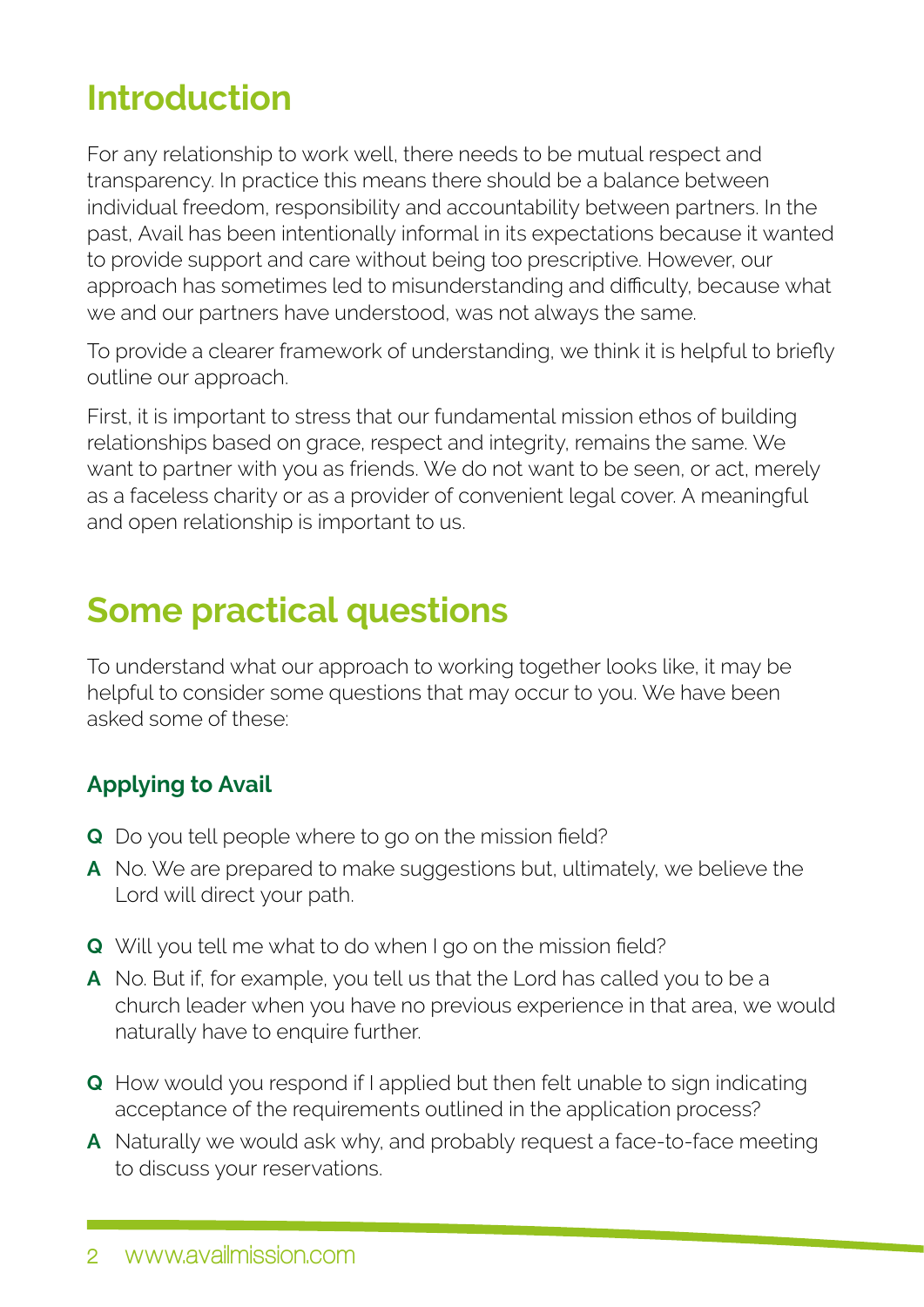- **Q** How will you react if after such a discussion I still feel unable to sign?
- **A** We would of course be disappointed. However, if it became clear that agreement could not be found we would have to suspend the application process.
- **Q** Would you really refuse to accept my application?
- **A** We would. This is because, whilst we sincerely wish to serve you, you would be depriving us of means required for that support.
- **Q** If I were seriously ill, with little hope of a return to full health and strength, would this mean my application would be refused?
- **A** Not necessarily, but before deciding we would want to know a lot more about your health situation. We would try to agree a way to assist and would probably require you to sign a disclaimer form.

#### **Accountability with Avail**

- **Q** Why does Avail ask for confirmation of acceptance of the *Statement of Faith* and *Accountability*?
- **A** Whilst there is always going to be different views on secondary issues we believe there are certain truths and principles regarding faith and social issues which it is important we agree upon from the outset of our relationship to avoid misunderstandings and disappointment at a later stage.
- **Q** I have read your document *Crisis Management*. Don't you think these precautions are a little extreme? Shouldn't I be left to trust the Lord without these, no matter what?
- **A** We do not believe that identifying specific areas of risk and preparing practically to minimise them contradicts trusting the Lord, who calls us to be both responsible and fully trusting in His protection.
- **Q** Why is it necessary to complete an annual report?
- **A** It is a good way to keep in touch with you and maintain fellowship. It also helps us to know if there are areas in which you may need particular support.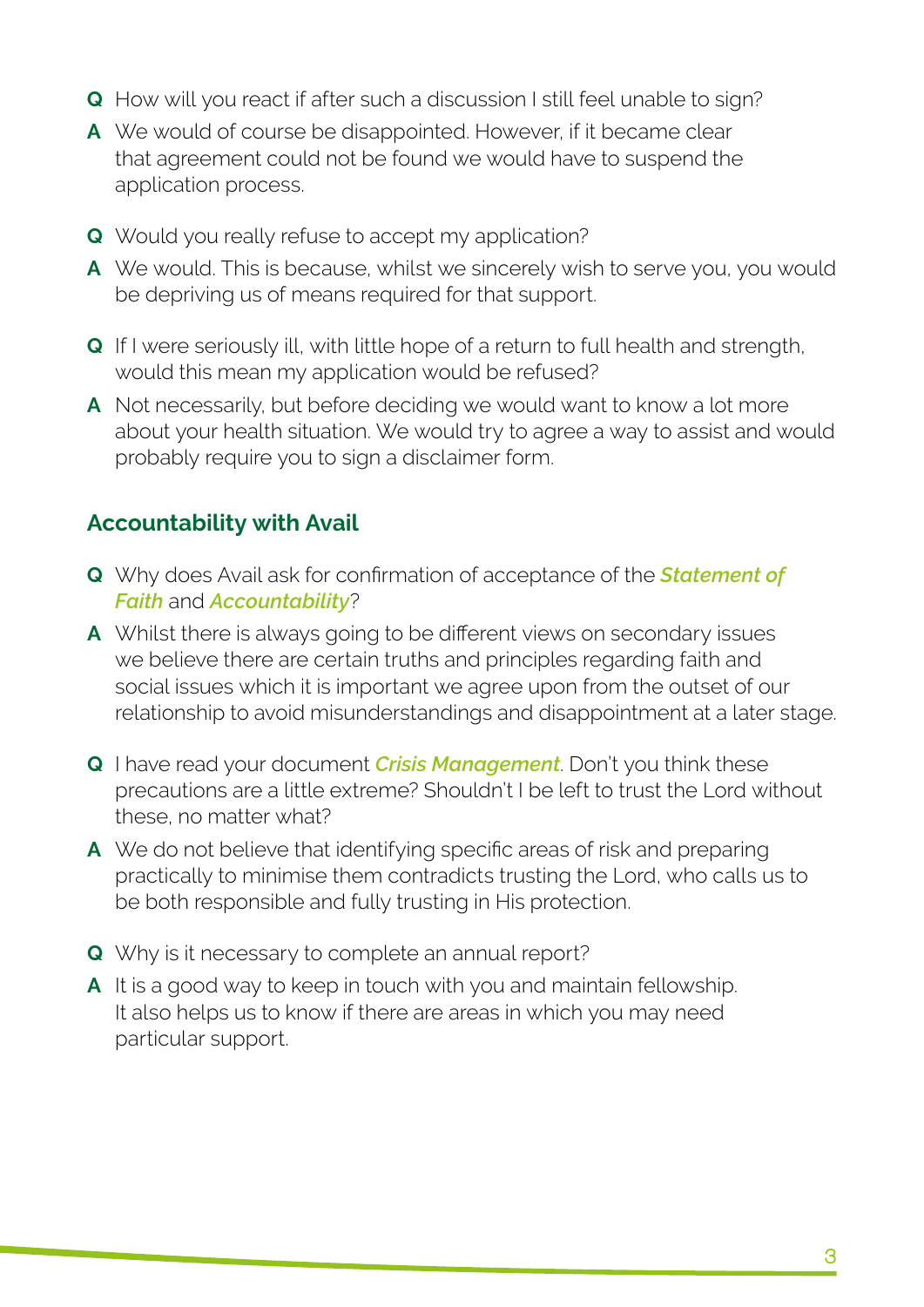#### **Accountability and the sending church**

- **Q** In what way would you suggest a mission worker should be accountable to the sending church?
- **A** We think a good way is to agree with the church that every three months you will send them a quarterly report using a template. This has a dual purpose: it lets them know what is going on, and it promotes you in their prayer and general support. You might try to encourage the church to reciprocate by sending you regular reports on their work
- **Q** My pastor always insists we do things his way. Is this acceptable?
- **A** Clearly the answer depends on what is being insisted upon. Out of a right attitude for those exercising spiritual authority in a healthy way, we would encourage a respectful acknowledgement of a pastor's wisdom and advice. However, misuse of authority, overbearing control, or inappropriate intrusion into incidental matters or matters of conscience, would be concerning.
- **Q** Do you think that I should be accountable to my supporters for money given for my personal use?
- **A** You shouldn't be expected to have to account how you spend your money. Like anyone else, it is yours to use as you see fit, subject of course that you are not using it for anything that would be considered harmful to you or others. Added to that, you are certainly accountable for it to your spouse and to the Lord.
- **Q** We also receive funding from the church and other supporters for projects. Should we be accountable to them for this?
- **A** Yes, of course.
- **Q** Regarding the last question, how would this accountability work?
- **A** You need to agree with your supporters what information was/is appropriate to share and how often it was/is required.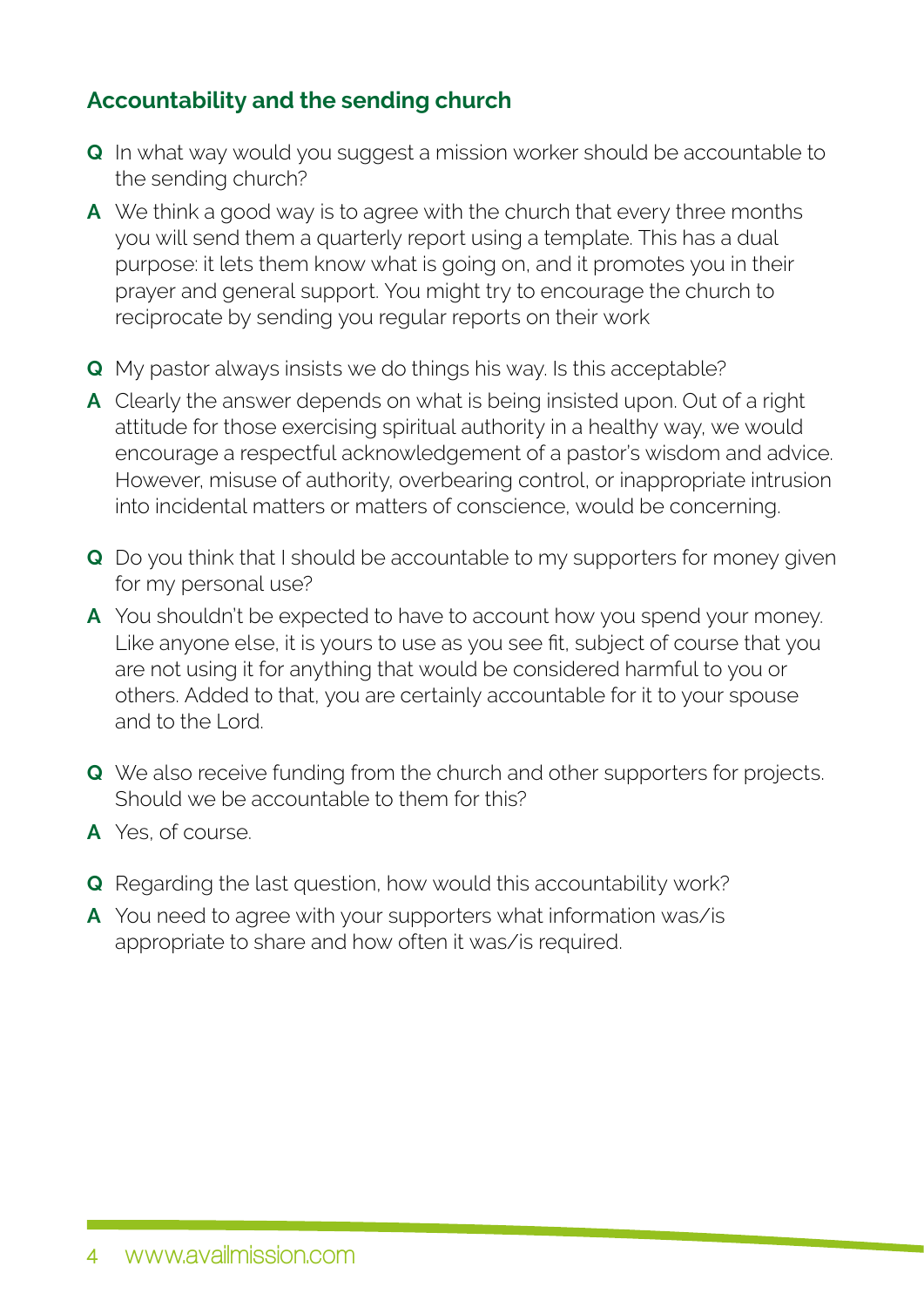## **Avail's position on key issues**

Under the following headings, we focus on specific issues which we consider fundamental to being part of Avail. They are to do with beliefs, values and behaviour. We trust Avail partners to embrace them as part of their own values.

#### **Cultural sensitivity**

Most of those partnering with Avail are working, or will work, in countries away from their birth country. This brings new and ongoing challenges in adapting to cultures quite different from the ones they left, whether in public settings, workplaces or in the church. Mistakes in what we say or do are often unavoidable, even by people who have lived abroad for many years. Drawing on wise advice from experienced people and locals, being willing to listen and observe, is a good way to avoid pitfalls and learn to enjoy the new culture. Above all, we need to live in way that does not make others feel that they are inferior.

#### **Financial management**

In John Wesley's sermon *The use of money*, he wrote: "Earn all you can, save all you can, give all you can". We would add to this: "Act righteously in both personal and business finances whether you are receiving or giving money."

The existence of serious debt can negatively impact dependents. Where possible every effort should be made to maintain a standard of living for them that will not cause a loss of respect or possible damage to their well-being. We advise you to have insurance in place to cover all eventualities, including the cost of repatriation, for which Avail cannot be held responsible. Having insurance is not only for your protection, but for others you love and care about. Needless and serious expense, heartache and difficulty can affect your co-workers or close family if you do not have health insurance or life insurance.

Financial mismanagement, fraud or theft, is clearly unacceptable.

#### **Relationship to governments**

Governments around the world have their own laws and rightly expect foreigners to comply with them. We agree that missionaries should adhere to national and world laws and regulations, including those relating to employment, the transfer of foreign currency, tax requirements and specific rules about visas.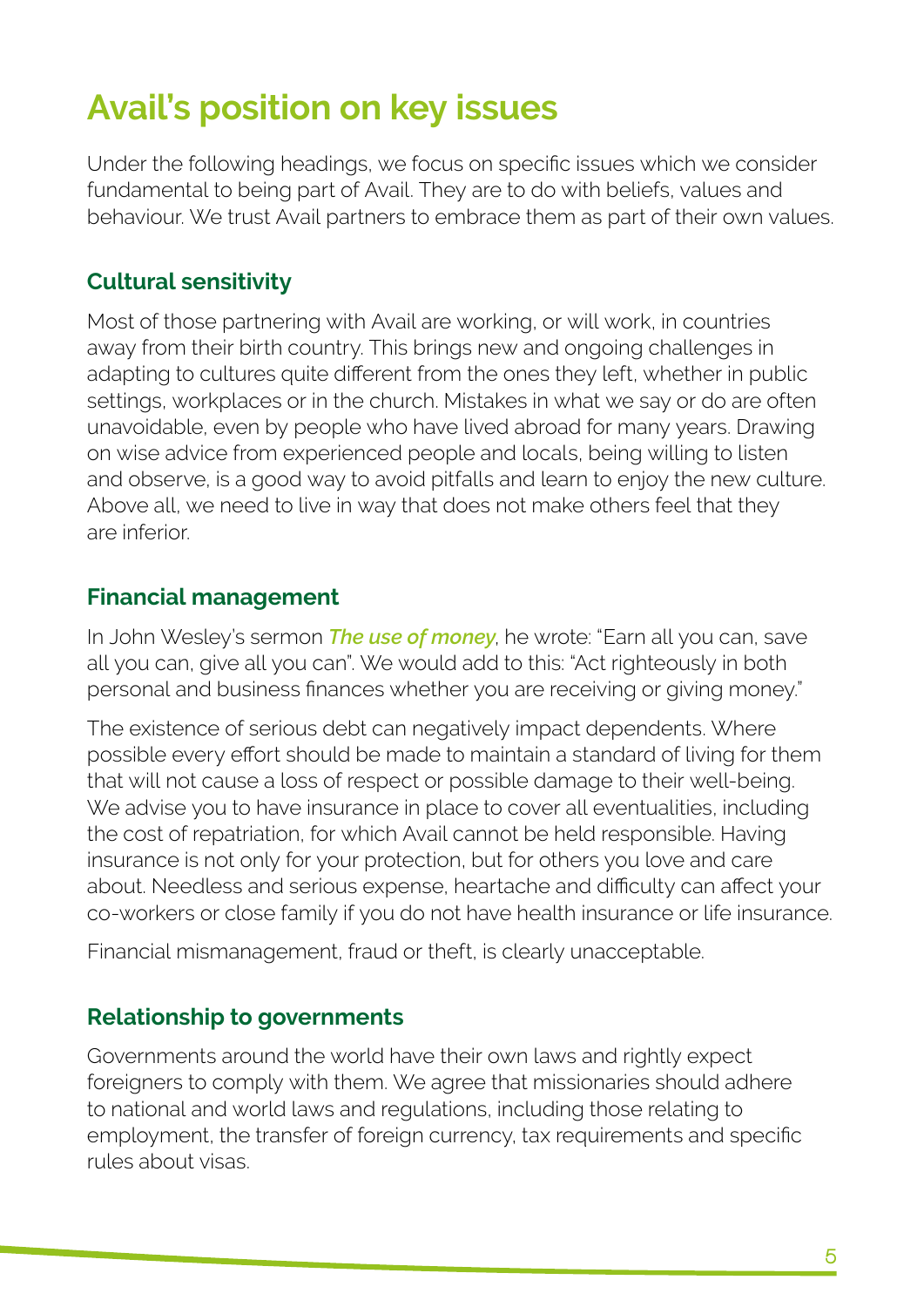#### **Abusive behaviour**

We take very seriously any abusive behaviour by a mission partner, whether it is physical, emotional or spiritual. We include intimidation, bullying, harassment, persistent blame of others or the exercise of manipulative or coercive financial control.

#### **Discrimination and defamation**

We recognise that we live in communities which can be very mixed and diverse. Often there is peaceful co-existence and respect but sometimes people become inconsiderate, harshly judgemental or unfeeling towards others who are different. While maintaining our Christian beliefs, we also need to maintain a Christian spirit. We would be concerned if attitudes are held or expressed that denigrate another race, faith or gender.

We also hold as unacceptable the defamation of another person's character through libel or slander.

#### **Sanctity of life, marriage and same sex relationships**

We believe in the sanctity and preservation of life from conception to end of life.

We believe that any sexual activity outside marriage between a man and woman is contrary to what is commanded in Scripture and we trust those in the Avail Family to hold the same view.

Regarding same sex relationships we hold to the views expressed in the article by Evangelical Alliance entitled *Biblical and pastoral responses to homosexuality*. Please refer to the following link: [https://www.eauk.org/resources/what-we-offer/reports/biblical-and](https://www.eauk.org/resources/what-we-offer/reports/biblical-and-pastoral-responses-to-homosexuality?utm_source=old_eauk)[pastoral-responses-to-homosexuality?utm\\_source=old\\_eauk](https://www.eauk.org/resources/what-we-offer/reports/biblical-and-pastoral-responses-to-homosexuality?utm_source=old_eauk)

#### **How does Avail react if its partners act contrary to its values?**

Our core values are summarised as "Avail seeks to Glorify Jesus Christ by providing spiritual and practical support to mission workers in partnership with churches". In reading scripture, we also read about restoration of folk who have problems or serious occurrences that require some form of correction. In light of these things we have formulated a process for our response.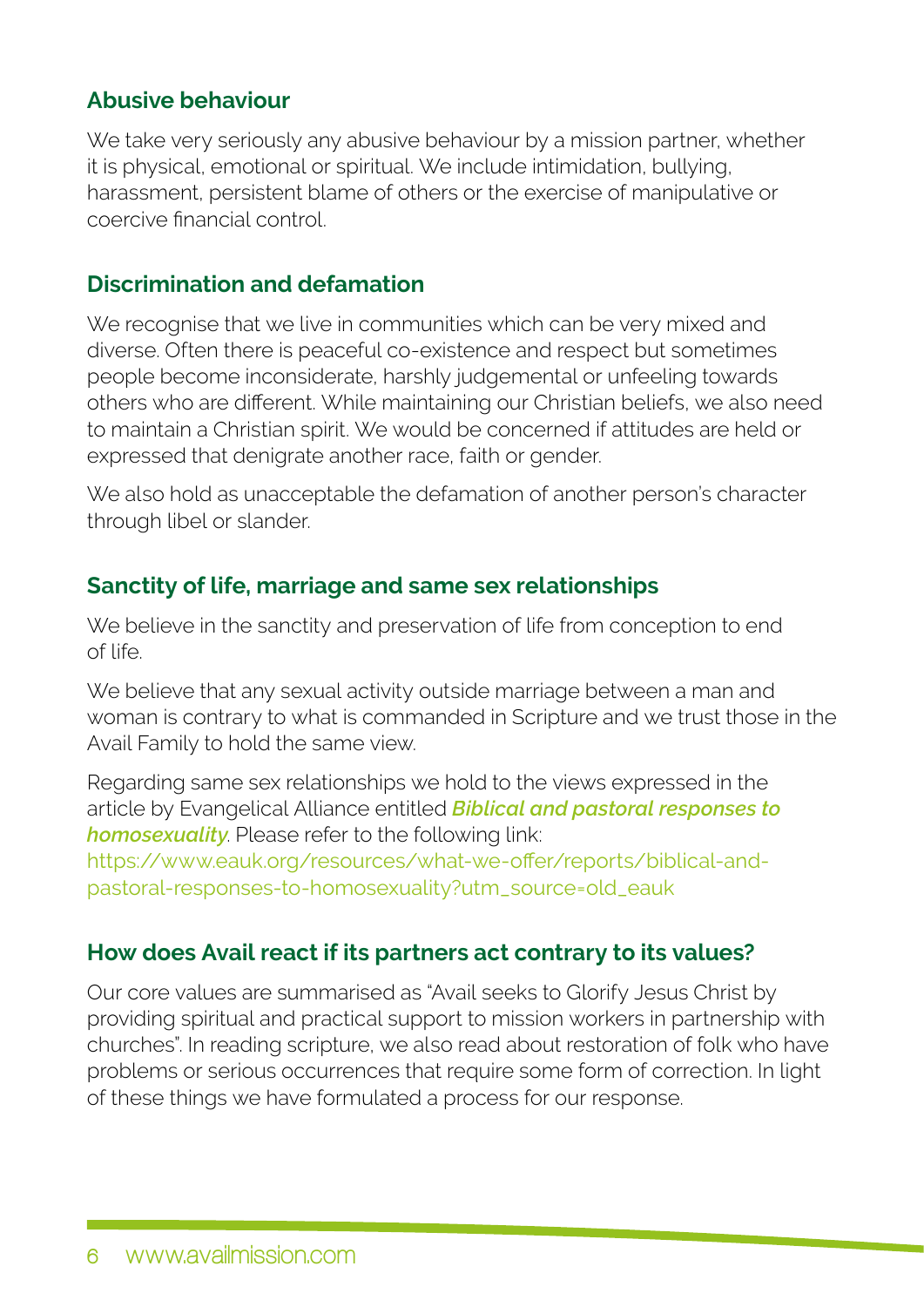#### **Our process of discipline and dismissal**

In certain circumstances we may need to warn mission workers that their teaching and/or actions require us to step in, otherwise the name of the Lord may be brought into disrepute and the standing of Avail or sending churches jeopardised. We are legally required to follow Charity Commission and banking rules, and therefore we reserve the right to give instant notice of our withdrawal of support. Recognising that most problems are errors of judgement, we use a nine-month process that includes a verbal warning, a written warning and eventual suspension. The latter would include removal of our promotional support. At the end of the suspension period we would terminate all support including any gift aid claims but there is a three-month period in which we expect the mission worker to inform all their supporters that they should cancel all their donations including Gift Aid claims. After the three months any monies we receive will be transferred to our fund for missionaries in need.

Avail remains hopeful that where disciplinary matters have been addressed, even those resulting in dismissal, there might still be the possibility of restoration as a result of dialogue between Avail and other supporters, such as the sending church, counsellors, and so on.

#### **Accountability to Avail whilst being accountable to another mission.**

We have a vision that can complement the help that another other agency provides. We accept that our role would be secondary to the main sending agency. If a mission worker is to benefit from our services, we expect to be in communication with the other mission during and after a successful application It is important that we have parameters in which to help and assist.